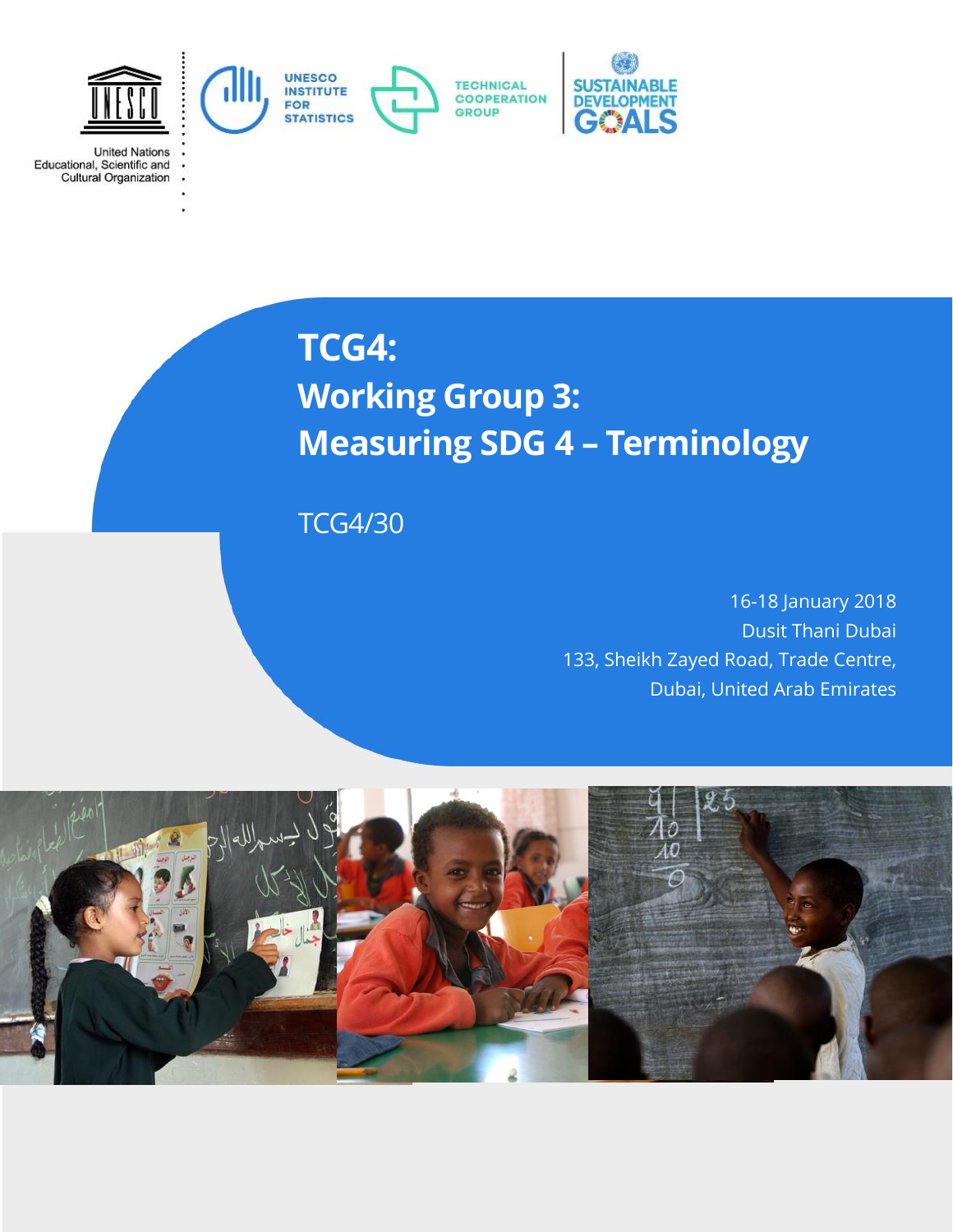

## **Introduction**

In order to ensure the transparency of the processes through which data are reported from national organizations to regional and international organizations, validated and finally published as indicators, it is necessary to have a common understanding of the terms related to the reporting of these indicators. The intention of this document is to clarify terms that are commonly used in discussing the indicators used to measure progress for SDG4 - Education. It can be used in conjunction with the metadata document found [here](http://sdg4monitoring.uis.unesco.org/metadata-global-thematic-indicators-follow-up-review-sdg4-education2030-2017.pdf) and the SDG4 data digest found [here.](http://uis.unesco.org/en/news/launch-sdg-4-data-digest-statistical-tools-and-strategies-countries-and-donors) It also follows the conventions and definitions provided in [this document](http://unesdoc.unesco.org/images/0024/002455/245559e.pdf) from the UNESCO Institute of statistics (UIS).

## **Note on the term 'data reporting'**

Note that the term data reporting can be used in several senses: it is sometimes understood as the publishing of SDG indicator data for a given country and sometimes understood as the collection of the data for the purposes of publishing SDG indicator data.

As a note of caution, a reader should be aware that data reporting could be used in the following senses:

*Data provision*: when data is provided by a national statistical office or regional organization (e.g. Eurostat) to UIS in order to supply the data for calculating an SDG4 indicator. Note that data could be regionally provided but still globally comparable.

*Data reporting*: the publication by UIS of SDG indicator data for a given country.

*Monitoring*: This is what the final user of the indicator does with the published indicator: uses it to track progress for a particular indicator. There may be multiple users of the indicators, in multiple types of organizations.

Note that this list is not meant to be exhaustive, and these are not official definitions. This is just to alert the reader that the term data reporting can be used to refer to different activities.

## **Types of indicators**

Progress towards each of the goals and targets are monitored regularly and at several different levels. In December 2014, the UN Secretary-General recommended four levels of monitoring with each one serving a different purpose, a different audience and comprising different *types of indicators:*

1. **Global indicators:** A set of eleven indicators which were developed and agreed upon by the Inter-Agency Expert Group on SDG Indicators (IAEG-SDG) and endorsed by the UN Statistical Commission (UNSC). These indicators are meant to be comparable between all countries (globally comparable) and aim to be succinct measures for their counterpart sustainable development goal.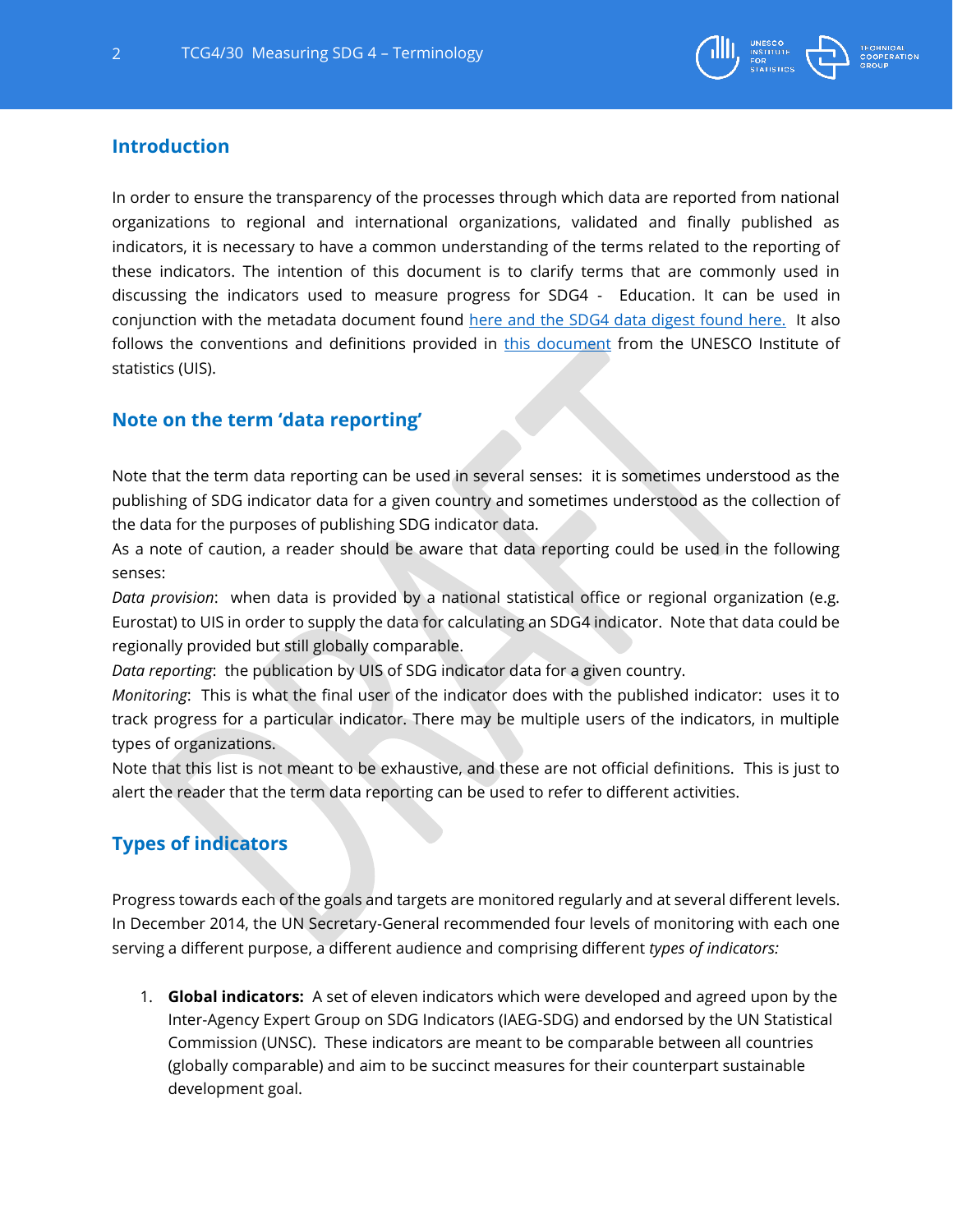$\overline{a}$ 



- 2. Thematic indicators: These indicators are designed to track the education targets more comprehensively and are meant to include the global indicators as a sub-set. The thematic indicators serve as a framework to track progress on an internationally comparable basis with a wider view of a range of sectoral priorities than the global framework which captures a more limited perspective through a small set of leading indicators. Countries may choose to report these indicators or not, depending on whether each specific target and the associated indicator/s is/are considered relevant for a member country. As well, countries should be consulted when data are being re-published for the purpose of thematic SDG4 monitoring, even if these data come from well-established international surveys.<sup>1</sup>
- 3. **Regional indicators:** Indicators developed by regional organizations in order to monitor SDGs from a regional perspective, taking into account priorities and issues of common interest for countries in a particular region, in order to monitor specific regional targets. These indicators will not be *necessarily* comparable between all countries, but should be across the countries of the region they are designed for and will, by definition, not be reported by all countries. These indicators are not under the purview of the Technical Cooperation Group.
- 4. **National indicators:** Indicators developed by countries that correspond to their own education systems, plans and policy agendas and designed to monitor the national implementation of SDGs. Also not under the purview of the Technical Cooperation Group.

A set of indicators is usually referred to as an indicator framework (e.g. thematic indicator framework or national indicator framework).

| Types of indicators           | <b>Responsibility</b>                                                                      | <b>Comparability</b> |
|-------------------------------|--------------------------------------------------------------------------------------------|----------------------|
| <b>Global (11 indicators)</b> | IAEG-SDGs                                                                                  | International        |
|                               | The TCG also contributes to the IAEG-SDGs to<br>define and implement 11 global indicators. |                      |
|                               | See appendix for the list of custodian agencies <sup>2</sup>                               |                      |
|                               | for the SDG4 global indicators.                                                            |                      |

#### **Groups responsible for designing and implementation of the different types of indicators**

<sup>&</sup>lt;sup>1</sup> The thematic indicator framework implemented by the TCG includes the set of global indicators (11) proposed by the IAEG and adopted by UNSC but also the additional set of indicators approved by the TCG. It would be advisable for communication purposes to keep that distinction, using the term "global" for those 11 indicators and the term "thematic" only for the additional set. This should be approved by the TCG.

<sup>&</sup>lt;sup>2</sup> The term "custodian agency" has been adopted by the IAEG-SDGs to designate the role described above within the framework of implementing the SDG Global Indicator Framework. The custodian agency is the UN body or organization responsible for the collection and verification of data used to create a particular indicator. These agencies are expected to lead the ongoing development of indicators and standardised methods for data collection and analysis, to establish mechanisms to compile data collected by national authorities, and to maintain global databases which can be used for global SDG reporting.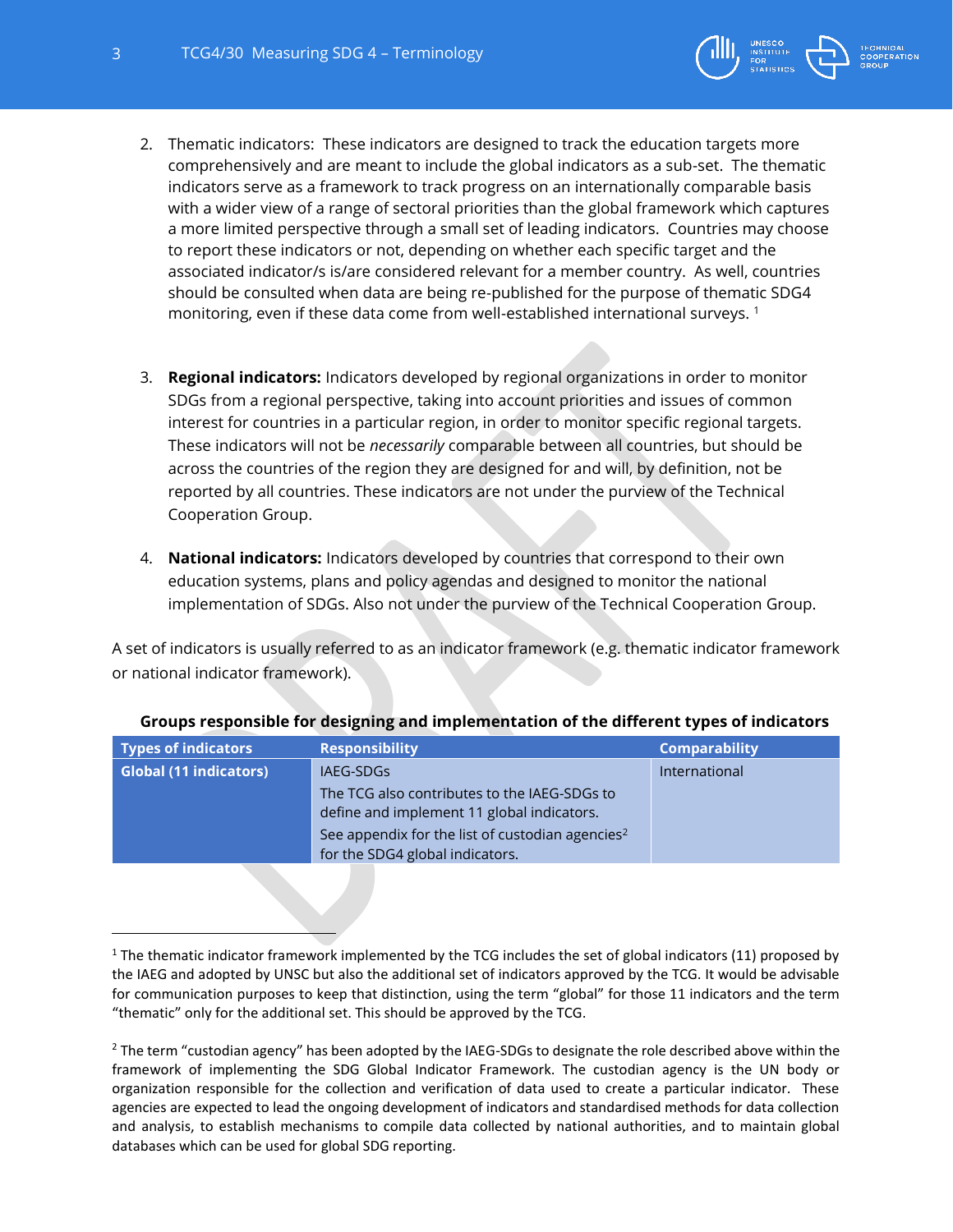

| <b>Types of indicators</b>      | <b>Responsibility</b>                                                                                                                                                                                 | <b>Comparability</b>  |
|---------------------------------|-------------------------------------------------------------------------------------------------------------------------------------------------------------------------------------------------------|-----------------------|
| <b>Thematic (32 indicators)</b> | TCG, with UIS responsible for their production<br>(i.e. UIS is the custodian agency for the thematic<br>indicators).                                                                                  | International         |
| <b>Regional</b>                 | Economic Regional Commissions lead SDG-<br>specific regional monitoring frameworks.<br>Regional organizations may align their own<br>agendas to SDGs and generate indicator<br>monitoring frameworks. | Regional/sub-regional |
| <b>National</b>                 | Countries, local government institutions and civil<br>society, where feasible.                                                                                                                        | National/sub-national |

# **Types of Geographical Comparability**

*The level of comparability is a hierarchy that is dependent on the indicator type. Only global and thematic indicators can provide both global comparability and regional comparability, while regional indicators can provide comparability within a region or at a sub-regional level, and national indicators provide comparability only at the national level and below.* 

Globally comparable: A measure developed with the goal of being used in all countries and comparable for all countries.

Regionally comparable: A measure that has been developed to be used in all countries within a given region, and to be comparable within that region (but not necessarily to countries outside of that region).

Nationally comparable: A measure that has been developed in order to be used within a country and that may be comparable for sub-national geographical units.

# **Disaggregated indicators and parity indices**

Indicators may also be reported for separate groups to shed light on equity issues. Thus, disaggregated indicators are global or thematic indicators which may be disaggregated by sex, age, location, wealth, ethnicity, disability and migratory status, among other factors. One way of reporting disaggregated indicators is through the use of parity indices. Parity indices are ratios calculated by dividing the indicator value for one disaggregated group (the one that is theoretically in disadvantage) by the value for a comparison group (e.g. girls vs boys; poorest vs richest, etc.).